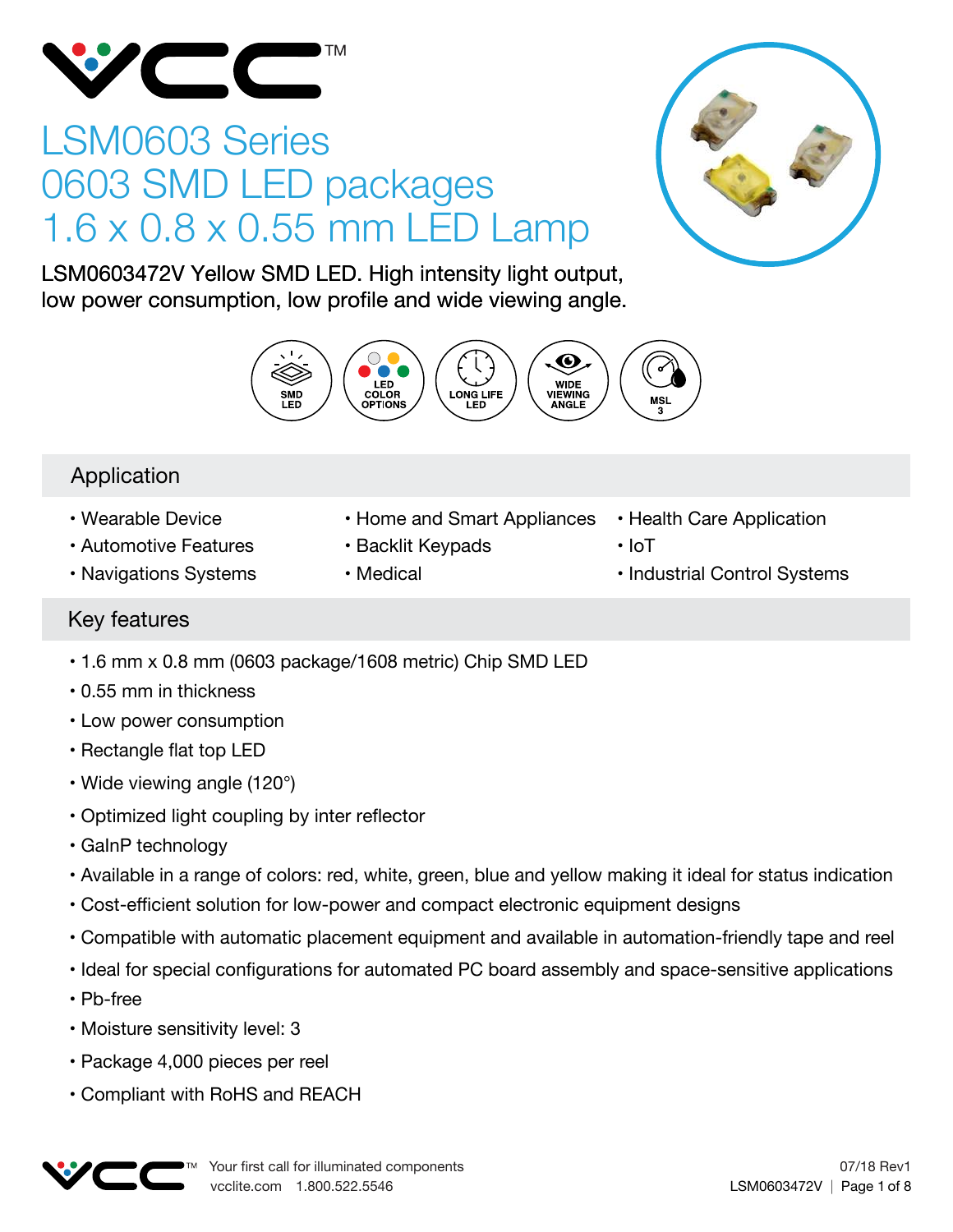# Ordering Data



# Package Dimensions







### Recommended Soldering Pattern



**Note:** The tolerance unless mentioned is  $\pm$  0.1mm [0.005 in]; Unit=mm [in]

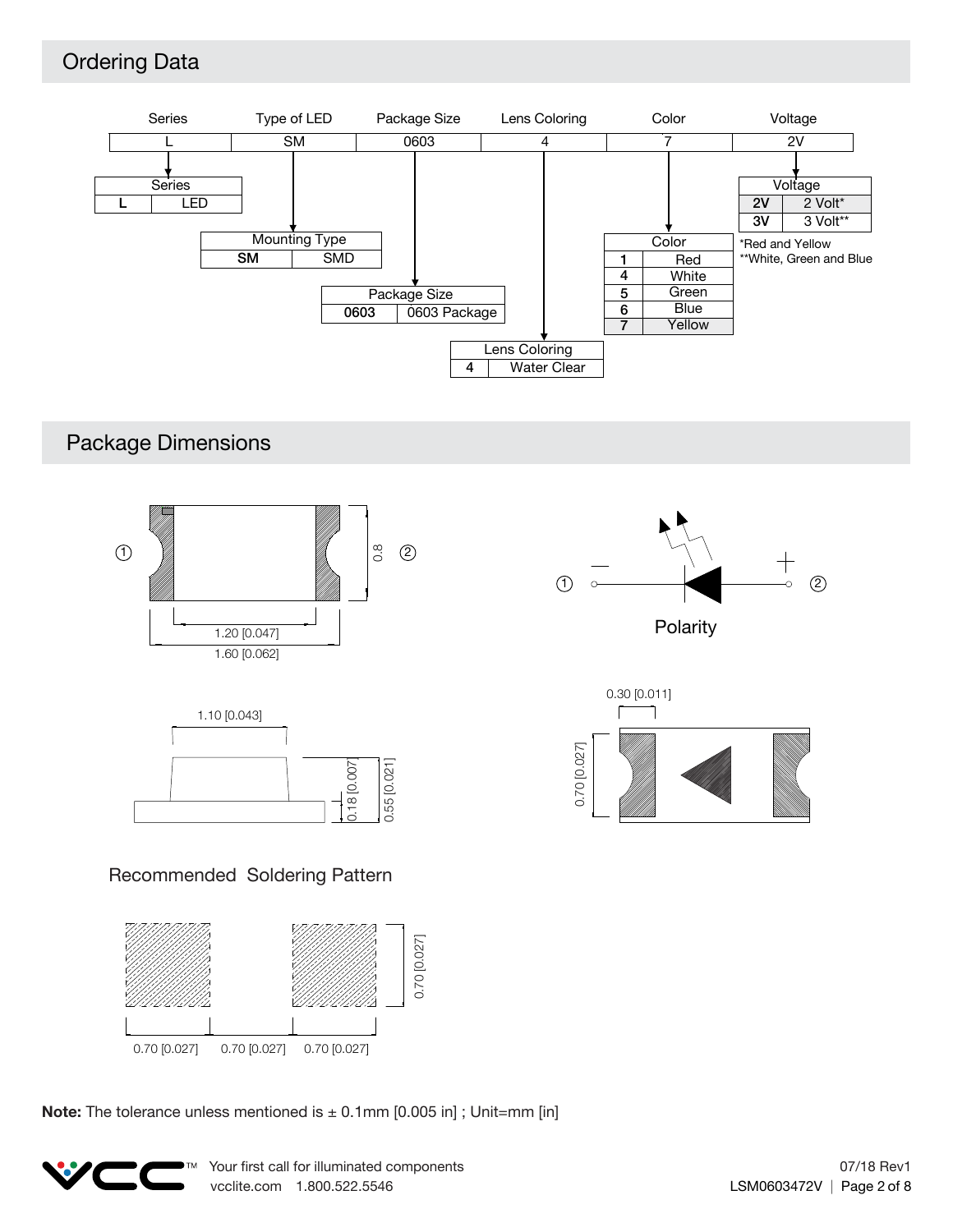# Product Specifications

### Absolute Maximum Ratings (ta=25˚C)

| Items                                     | Symbol     | Ratings                            | Unit |  |
|-------------------------------------------|------------|------------------------------------|------|--|
| Reverse Voltage                           | VR.        | 5                                  | v    |  |
| <b>Forward Current</b>                    | lf         | 20                                 | mA   |  |
| Operation Temperature                     | Topt       | $-40 - +85$                        | °С   |  |
| Storage Temperature                       | Tstg       | $-40$ $-100$                       | °С   |  |
| Electrostatic Discharge (HBM)             | <b>ESD</b> | 2000                               | v    |  |
| Power Dissipation                         | Pt         | 75                                 | МW   |  |
| Peak Forward Current<br>(Duty 1/10 @1KHZ) | <b>IFP</b> | 50                                 | MA   |  |
| Soldering Temperature                     | Tsol       | Reflow Soldering: 240°C for 10 sec |      |  |

| Parameter                    | Symbol     | Min | Typ. | Max. | Unit         | Condition   |
|------------------------------|------------|-----|------|------|--------------|-------------|
| Luminous Intensity           | I٧         | 100 |      | 120  | mcd          | $IF = 20mA$ |
| Peak Wavelength              | λΡ         | --  | 590  | --   | nm           | $IF = 20mA$ |
| Dominant Wavelength          | λd         | 588 | --   | 591  | nm           | $IF = 20mA$ |
| Spectrum Radiation Bandwidth | Δλ         | --  | 20   | --   | nm           | $IF = 20mA$ |
| <b>Forward Voltage</b>       | VF         | 1.7 | --   | 2.3  | $\mathsf{v}$ | $IF = 20mA$ |
| Viewing Angle                | θ          |     | 120  | ٠    | deg          | $IF = 20mA$ |
| <b>Reverse Current</b>       | <b>I</b> R |     |      | 5    | uA           | $V_B = 5v$  |

**Note:**

- 1. Tolerance of Luminous Intensity ±3%
- 2. Tolerance of Dominant Wavelength ±1nm
- 3. Tolerance of Forward Voltage ±0.03V

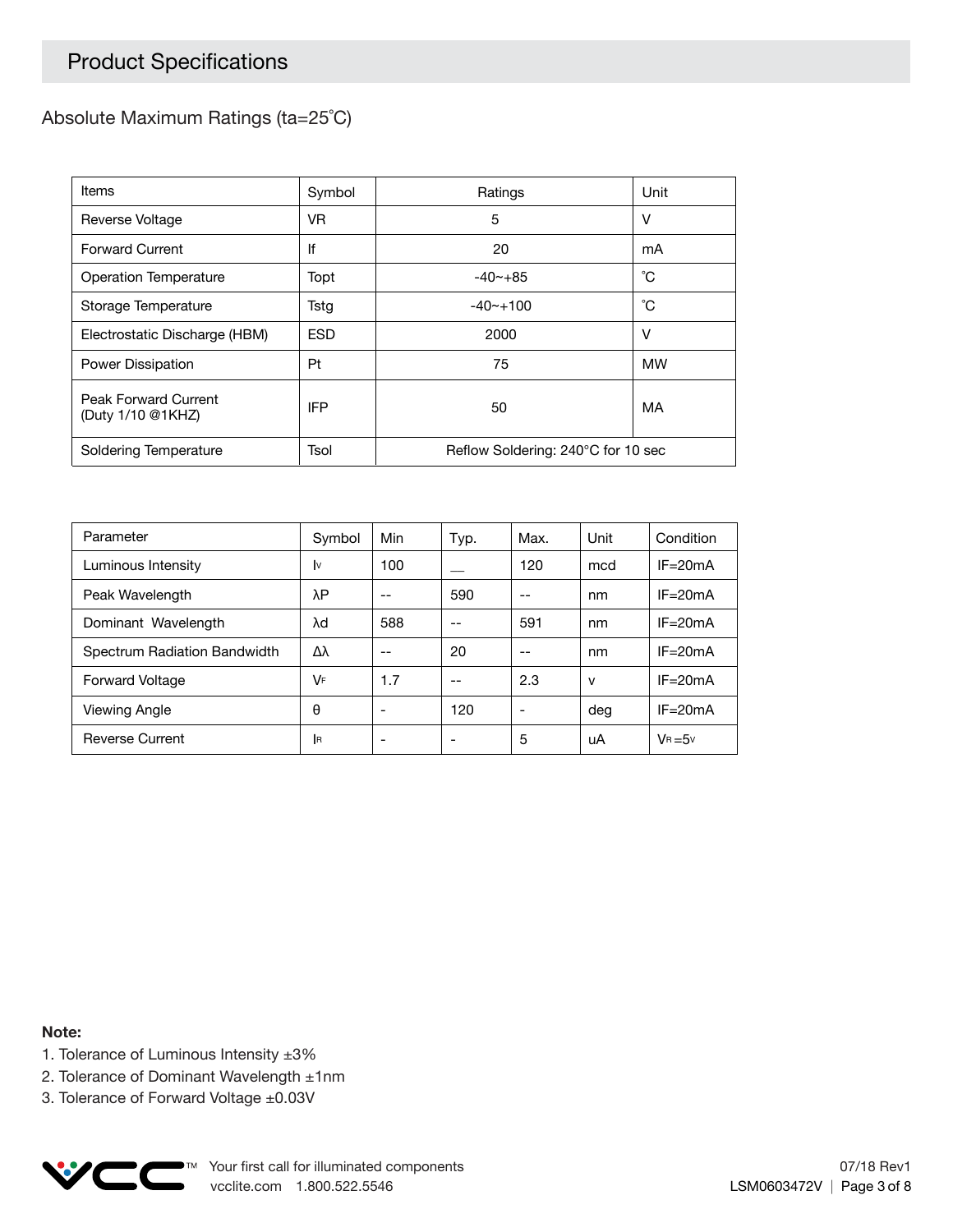Typical Electrical-Optical Characteristics Curves



### **Luminous Intensity Vs. Ambient Temperature Luminous Intensity Vs. Forward Current**



### **Forward Current Derating Curve**





### **Forward Current Vs. Forward Voltage**





### **Forward Current IF (mA) Radiation Diagram**



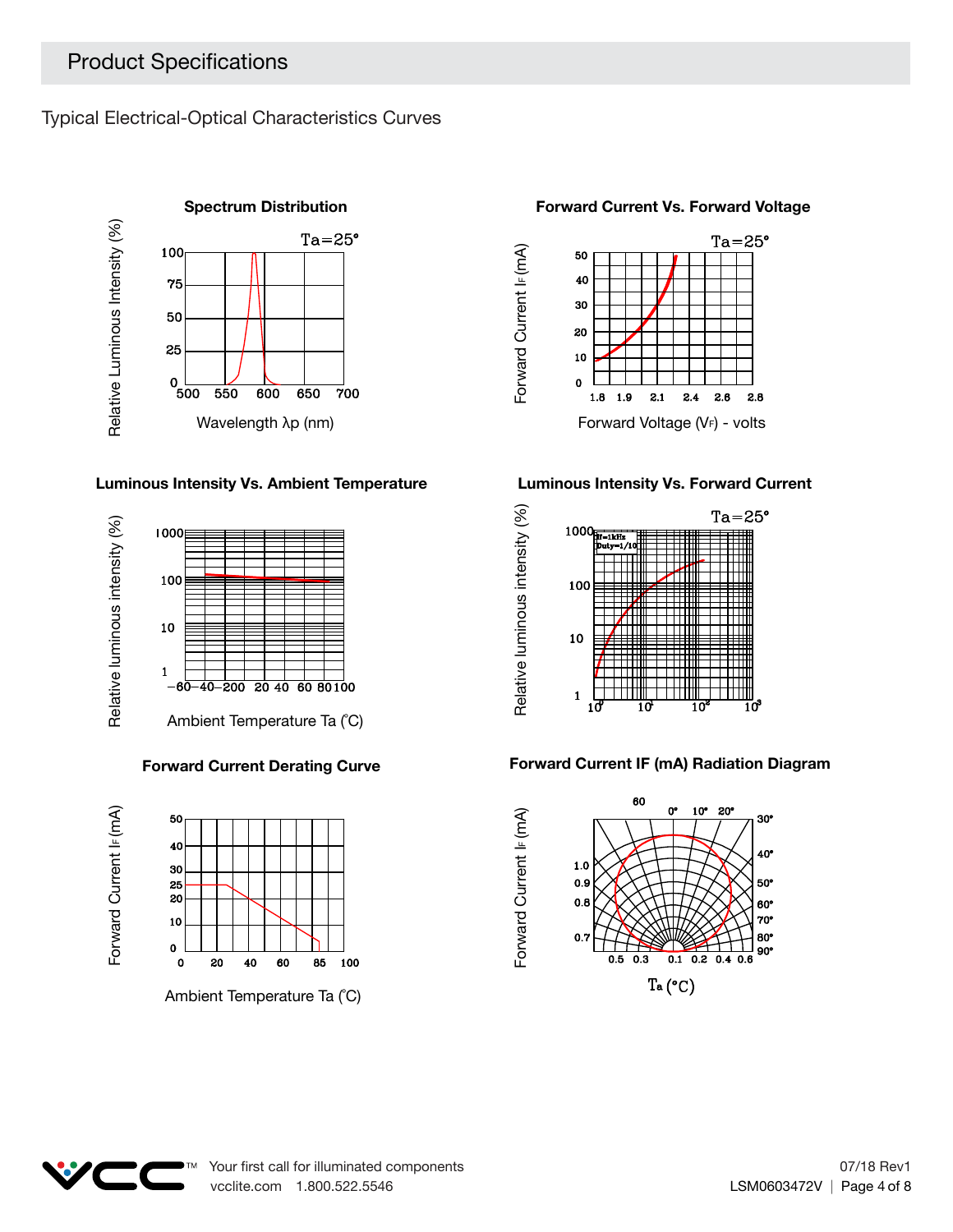The reliability of products shall be satisfied with items listed below. Confidence level: 90%

| No. | <b>Items</b>                   | <b>Test Condition</b>                                                     | Test<br>Hours/Cycles | Sample<br>Size | Ac/Re |
|-----|--------------------------------|---------------------------------------------------------------------------|----------------------|----------------|-------|
|     | <b>Reflow Soldering</b>        | Temp: 260±5°C                                                             | 6 min                | 22 PCS         | 0/1   |
| 2   | <b>Temperature Cycle</b>       | $H: +100^{\circ}C$ 15 min<br>5 min<br>L: -40°C 15 min                     | 300 Cycles           | 22 PCS         | 0/1   |
| 3   | <b>Thermal Shock</b>           | $H: +100^{\circ}$ C 5 min<br>10 <sub>sec</sub><br>$L: -10^{\circ}C$ 5 min | 300 Cycles           | 22 PCS         | 0/1   |
| 4   | High Temperature Storage       | Temp: 100°C                                                               | 1000 Hrs             | 22 PCS         | 0/1   |
| 5   | Low Temperature Storage        | Temp:-40°C                                                                | 1000 Hrs             | <b>22 PCS</b>  | 0/1   |
| 6   | DC Operating Life              | $IF = 20mA$                                                               | 1000 Hrs             | 22 PCS         | 0/1   |
| 7   | High Temperature High Humidity | 85°C/85%RH                                                                | 1000 Hrs             | 22 PCS         | 0/1   |

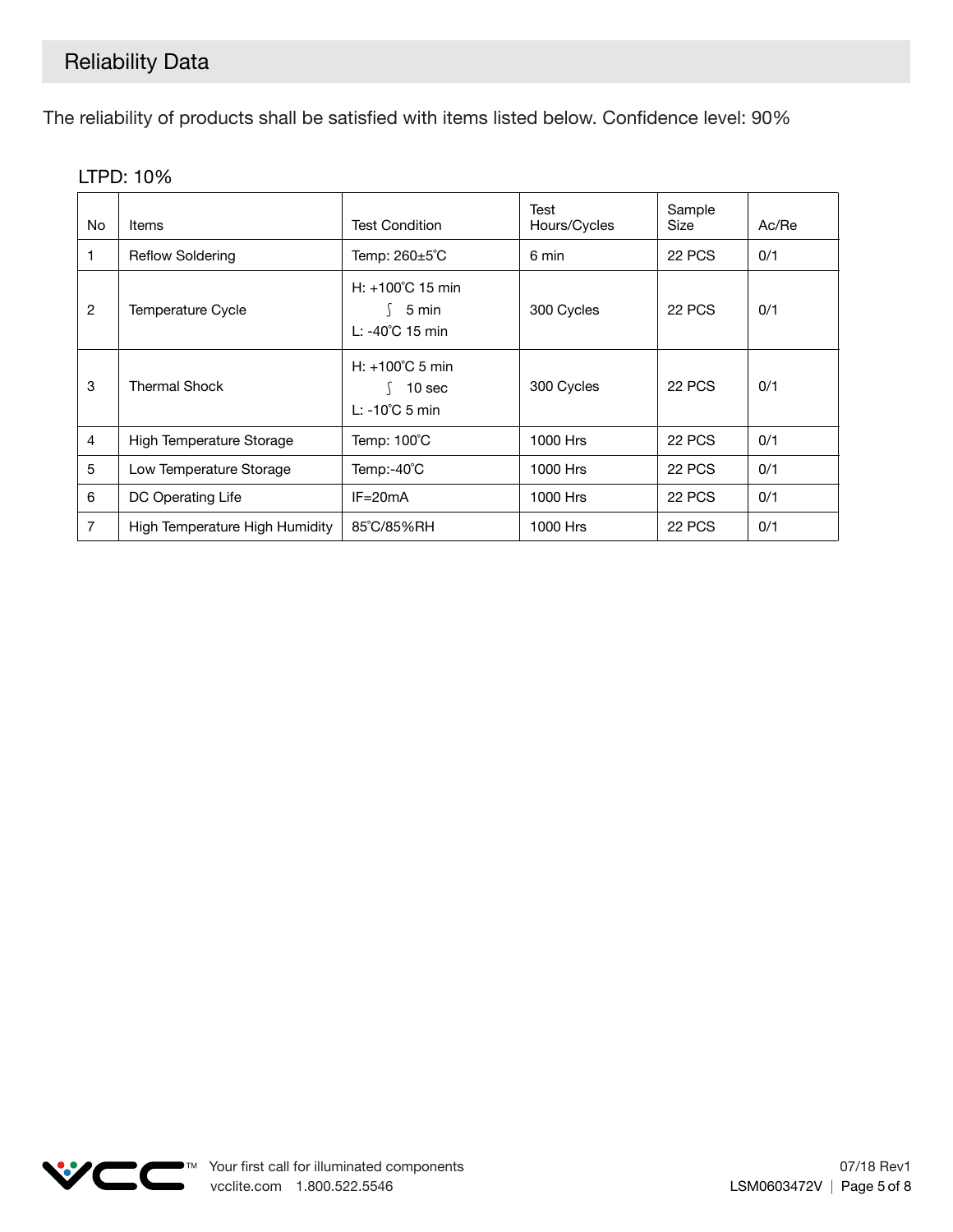### **• Hand Soldering**

A soldering iron of less them 20W is recommended to be used in Hand Soldering. Please keep the temperature of the soldering iron under 300° C while soldering. Each terminal of the LED is to go for less than 3 seconds and for one time only.

Be careful because the damage to the product is often started at the time of the hand soldering.

### **• Reflow Soldering**

Use the conditions shown in the figure below for PB-Free Reflow Soldering.



- Reflow soldering should not be done more than two times.
- Stress on the LEDs should be avoided during heating in soldering process.
- After soldering, do not handle the product before its temperature drops down to room temperature.

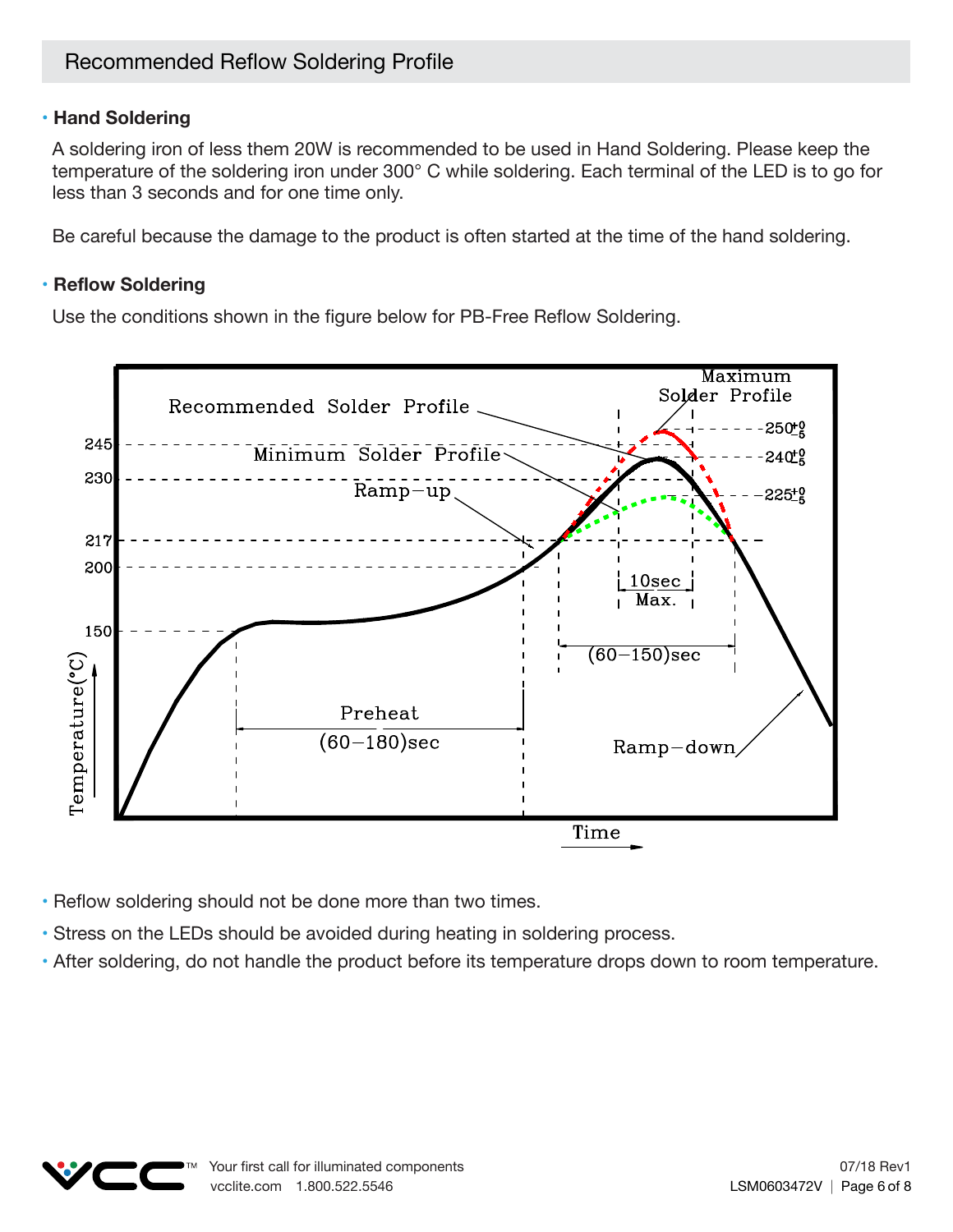### **• Storage**

Moisture proof and anti-electrostatic package with moisture absorbent material are used, to keep moisture to a minimum.

Before opening the package, the product should be kept at 30°C or less and humidity less than 60%Rh, and be used within a year.

Afer opening the package, the product should be stored at 30°C or less and humidity less than 10%RH, and be soldered within 24 hours. It is recommended that the product be operated at the workshop condition of 30°C or less and humidity less than 60%RH.

If the moisture absorbent material has faded away or the LEDs have exceeded the storage time. Baking should be performed based on the following condition: (60+5C) for 12 hours.

### **• Static Electricity**

Static electricity or surge voltage damages the LEDs. Damaged LEDs will show some unusual characteristics such as the forward voltage becomes lower, or the LEDs do not light at the low current, even not light.

All devices, equipment, and machinery must be properly grounded. At the same time, it is recommended that wristbands or anti-electrostatic gloves, anti-electrostatic containers be used when dealing with the LEDs.

## Circuit Design Notes

### **• Design Consideration**

In designing a circuit, the current through each LED must not exceed the absolute maximum rating specified for each LED. In the meanwhile, resistors for protection should be applied, otherwise slight voltage shift will cause big current change, burn out may happen.



### **• Thermal Design**

Is paramount importance because heat generation may result in the Characteristics decline, such as brightness decreased, Color changed and so on. Please consider the heat generation of the LEDs when making the system design.